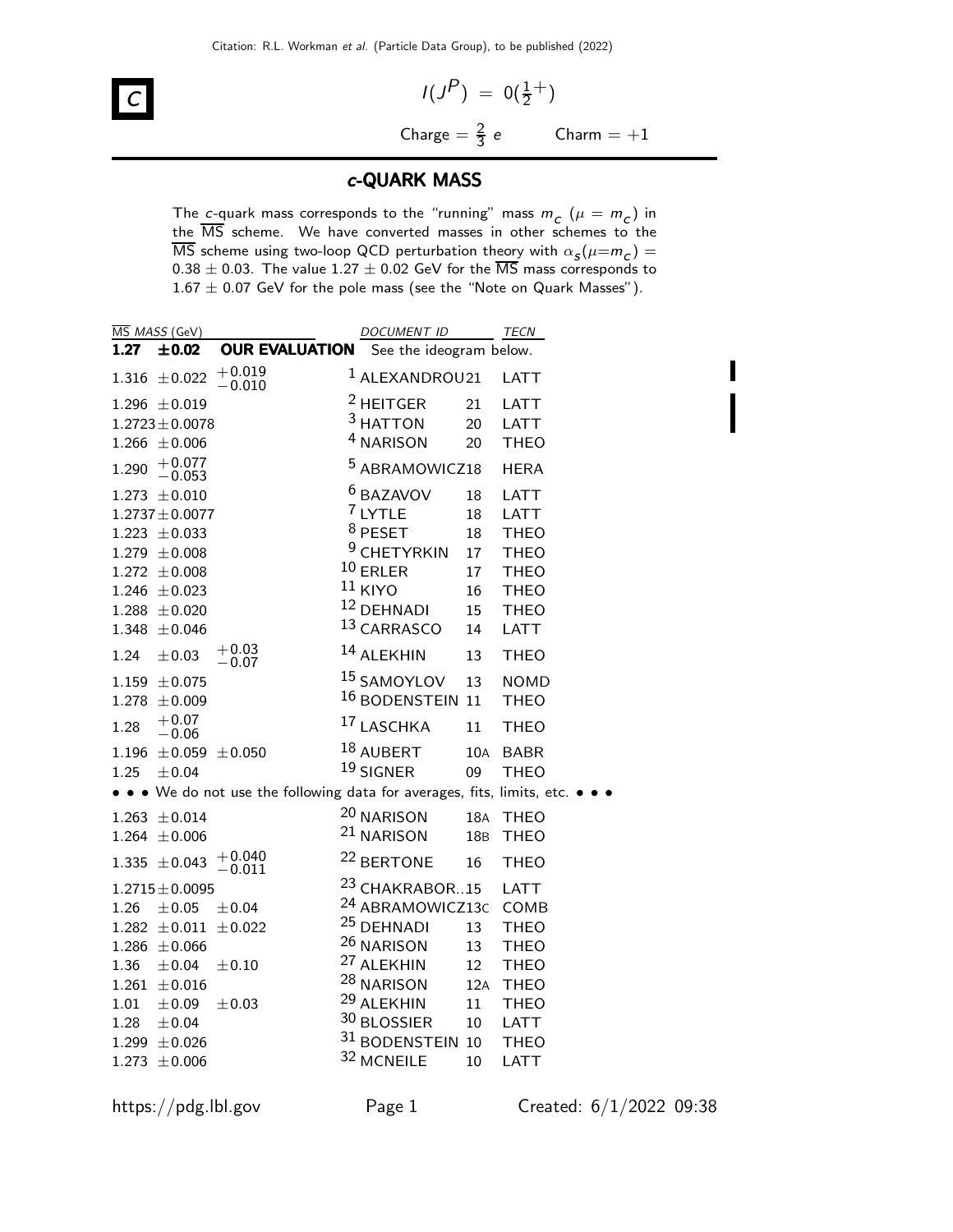|      | $1.261 \pm 0.018$           | 33 NARISON    | 10  | <b>THEO</b> |
|------|-----------------------------|---------------|-----|-------------|
|      | $1.279 \pm 0.013$           | 34 CHETYRKIN  | 09  | <b>THEO</b> |
|      | $1.268 \pm 0.009$           | 35 ALLISON    | 08  | <b>LATT</b> |
|      | $1.286 \pm 0.013$           | 36 KUHN       | 07  | <b>THEO</b> |
|      | $1.295 \pm 0.015$           | 37 BOUGHEZAL  | 06  | <b>THEO</b> |
| 1.24 | $\pm 0.09$                  | 38 BUCHMUEL   | 06  | <b>THEO</b> |
|      | $1.224 \pm 0.017 \pm 0.054$ | 39 HOANG      | 06  | <b>THEO</b> |
|      | $1.33 \pm 0.10$             | 40 AUBERT     | 04X | <b>THEO</b> |
| 1.29 | $\pm$ 0.07                  | $41$ HOANG    | 04  | <b>THEO</b> |
|      | $1.319 \pm 0.028$           | 42 DEDIVITIIS | 03  | <b>LATT</b> |
| 1.19 | $\pm 0.11$                  | 43 EIDEMULLER | 03  | <b>THEO</b> |
|      | $1.289 \pm 0.043$           | 44 ERLER      | 03  | <b>THEO</b> |
| 1.26 | $\pm 0.02$                  | 45 ZYABLYUK   | 03  | <b>THEO</b> |

#### WEIGHTED AVERAGE

1.2730±0.0028 (Error scaled by 1.0)



#### c-QUARK MASS (GeV)

- <sup>1</sup> ALEXANDROU 21 determines the quark mass using a lattice calculation of the meson and baryon masses with a twisted mass fermion action. We have converted  $\overline{m}_c(3 \text{ GeV})$  $\tau = 1.036 \pm 0.017 {+0.015 \atop -0.008}$  to  $\overline{m}_C(\overline{m}_C)$ . The simulations are carried out using 2+1+1 dynamical quarks with  $m_{\bm{u}} = m_{\bm{d}} \neq m_{\bm{s}} \neq m_{\bm{c}}$ , including gauge ensembles close to the physical pion point.
- <sup>2</sup> HEITGER 21 determines the charm quark mass using a  $n_f = 2+1$  flavor lattice QCD simulation with non-perturbatively O(a) improved Wilson fermions. They also determine  $\overline{m}_{\cal C}$ (3 GeV) = 1.007  $\pm$  0.016 GeV.

<sup>3</sup> HATTON 20 determine the charm quark mass using a  $n_f = 2+1+1$  flavor lattice simulation with the HISQ action of ground state charmonium mesons. They also determine  $\overline{m}_{\mathcal{C}}(3\; \text{GeV}) = 0.9841 \pm 0.0051\; \text{GeV}.$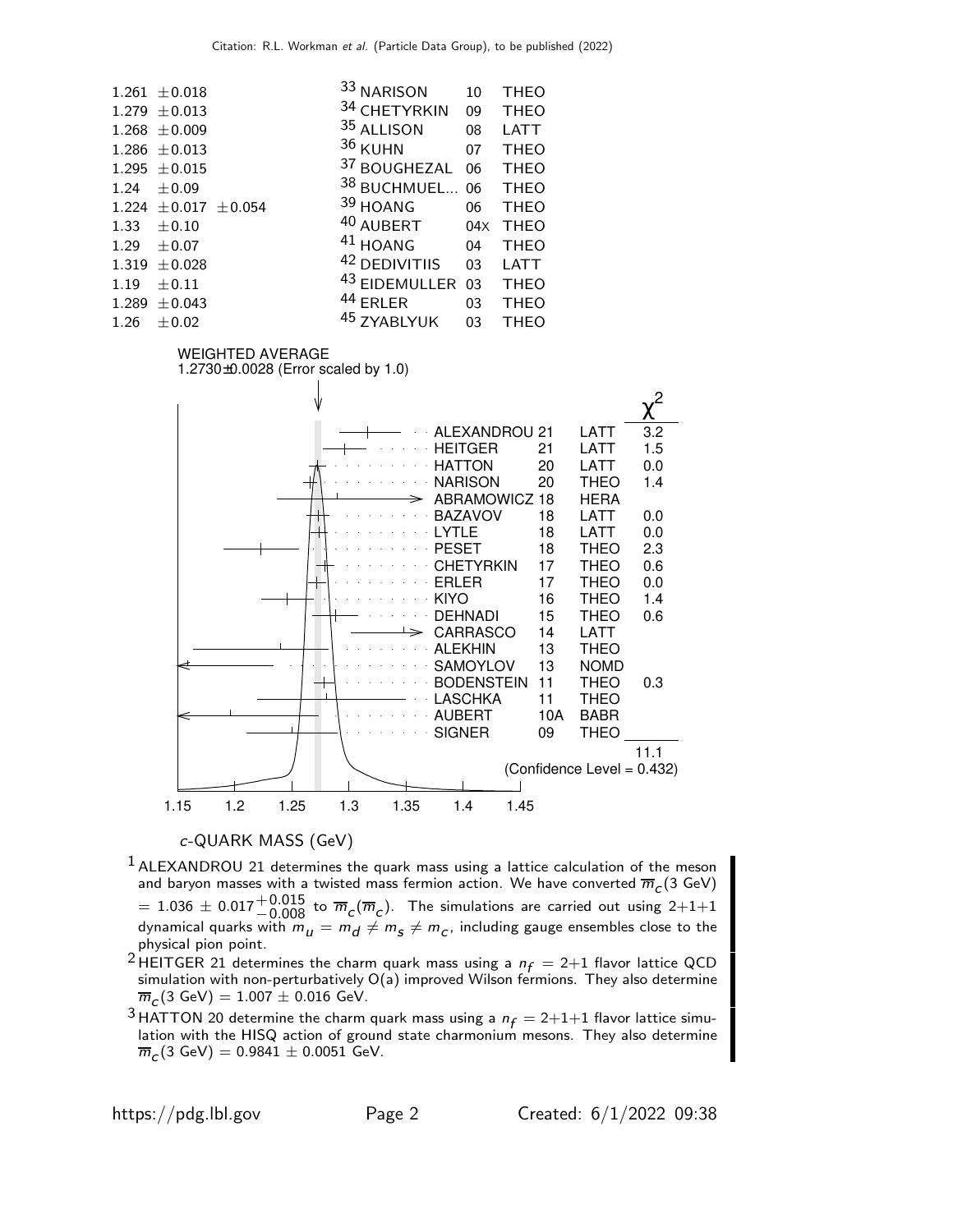- $^4$  NARISON 20 determines the quark mass using QCD Laplace sum rules from the  $B_{\boldsymbol{\mathcal{C}}}$  mass, combined with previous determinations of the QCD condensates and  $c$  and  $b$  masses.
- $^5$ ABRAMOWICZ 18 determine  $\overline{m}_C(\overline{m}_C) = 1.290 {+ 0.046 \atop -0.041}$  $+0.062$  $-0.014$  $^{\mathrm {+0.003}}_{\mathrm {-0.031}}$  from the production of  $c$  quarks in  $ep$  collisions at HERA using combined H1 and ZEUS data. The experimental/fitting errors, and those from modeling and parameterization have been combined in quadrature.
- $^6$ BAZAVOV 18 determine the quark masses using a lattice computation with staggered fermions and four active quark flavors.
- <sup>7</sup> LYTLE 18 combined with CHAKRABORTY 15 determine  $\overline{m}_c(3 \text{ GeV}) = 0.9874(48)$  GeV from a lattice simulation with  $n_f = 2+1+1$  flavors. They also determine the quoted value  $\overline{m}_C(\overline{m}_C)$  for  $n_f=4$  dynamical flavors.
- <sup>8</sup> PESET 18 determine  $\overline{m}_c(\overline{m}_c)$  and  $\overline{m}_b(\overline{m}_b)$  using an N3LO calculation of the  $\eta_c$ ,  $\eta_b$ and  $B_c$  masses.
- $^9$ CHETYRKIN 17 determine  $\overline m_{\cal C}(\mu=3$  GeV)  $=0.993\pm0.008$  GeV and  $\overline m_{\cal C}(\overline m_{\cal C})$  from a four-loop sum-rule computation of the cross-section for  $e^+e^- \rightarrow$  hadrons in the charm threshold region.
- $^{10}$  ERLER 17 determine  $\overline{m}_{\cal C}(\overline{m}_{\cal C}) = 1.272\pm 0.008$  GeV from a three-loop QCD sum-rule computation of the vector current correlator. This result is for fixed  $\alpha_{\mathcal{S}}(M_Z) = 0.1182$ . Including an  $\alpha_{\sf s}$  uncertainty of  $\pm 0.0016$ , the charm mass error increases from 8 to 9 MeV.
- $^{11}$ KIYO 16 determine  $\overline{m}_{\bm{\mathcal{C}}}(\overline{m}_{\bm{\mathcal{C}}})$  from the  $J/\psi(1S)$  mass at order  $\alpha_{\bm{\mathcal{S}}}^3$  (N3LO).
- <sup>12</sup> DEHNADI 15 determine  $\overline{m}_c(\overline{m}_c)$  using sum rules for  $e^+e^-\rightarrow$  hadrons at order  $\alpha_s^3$ (N3LO), and fitting to both experimental data and lattice results.
- 13 CARRASCO 14 is a lattice QCD computation of light quark masses using  $2 + 1 + 1$ dynamical quarks, with  $m_{\mu} = m_{d} \neq m_{\varsigma} \neq m_{C}$ . The  $\mu$  and  $d$  quark masses are obtained separately by using the  $K$  meson mass splittings and lattice results for the electromagnetic contributions.
- <sup>14</sup> ALEKHIN 13 determines  $m_c$  from charm production in deep inelastic scattering at HERA using approximate NNLO QCD.
- 15 SAMOYLOV 13 determines  $m_c$  from a study of charm dimuon production in neutrinoiron scattering using the NLO QCD result for the charm quark production cross section.
- <sup>16</sup> BODENSTEIN 11 determine  $\overline{m}_c(3 \text{ GeV}) = 0.987 \pm 0.009$  GeV and  $\overline{m}_c(\overline{m}_c) = 1.278 \pm 0.009$ 0.009 GeV using QCD sum rules for the charm quark vector current correlator.
- $17$  LASCHKA 11 determine the c mass from the charmonium spectrum. The theoretical computation uses the heavy QQ potential to order  $1/m<sub>O</sub>$  obtained by matching the short-distance perturbative result onto lattice QCD result at larger scales.
- $18$  AUBERT 10A determine the  $b$  and c-quark masses from a fit to the inclusive decay spectra in semileptonic  $B$  decays in the kinetic scheme (and convert it to the  $\overline{\text{MS}}$  scheme).
- $19$  SIGNER 09 determines the  $c$ -quark mass using non-relativistic sum rules to analyze the  $e^+ \, e^- \rightarrow~c\,\overline{c}$  cross-section near threshold. Also determine the PS mass  $m_{PS}(\mu_F{=}0.7)$  $GeV$ ) = 1.50  $\pm$  0.04 GeV.
- <sup>20</sup> NARISON 18A determines simultaneously  $\overline{m}_c(\overline{m}_c)$  and the 4-dimension gluon condensate using QCD exponential sum rules and their ratios evaluated at the optimal scale  $\mu = 2.85$  GeV at N2LO-N3LO of perturbative QCD and including condensates up to dimension 6–8 in the (axial-)vector and (pseudo-)scalar charmonium channels.
- <sup>21</sup> NARISON 18B determines  $\overline{m}_c(\overline{m}_c)$  using QCD vector moment sum rules and their ratios at N2LO-N3LO of perturbative QCD and including condensates up to dimension 8.
- <sup>22</sup> BERTONE 16 determine  $\overline{m}_c(\overline{m}_c)$  from HERA deep inelastic scattering data using the FONLL scheme. Also determine  $\overline{m}_c(\overline{m}_c)$ =1.318  $\pm$  0.054 $^{+0.490}_{-0.022}$  using the fixed flavor number scheme.
- 23 CHAKRABORTY 15 is a lattice QCD computation using  $2+1+1$  dynamical flavors. Moments of pseudoscalar current-current correlators are matched to  $\alpha_{\mathcal{S}}^{3}$ -accurate QCD perturbation theory with the  $\eta_c$  meson mass tuned to experiment.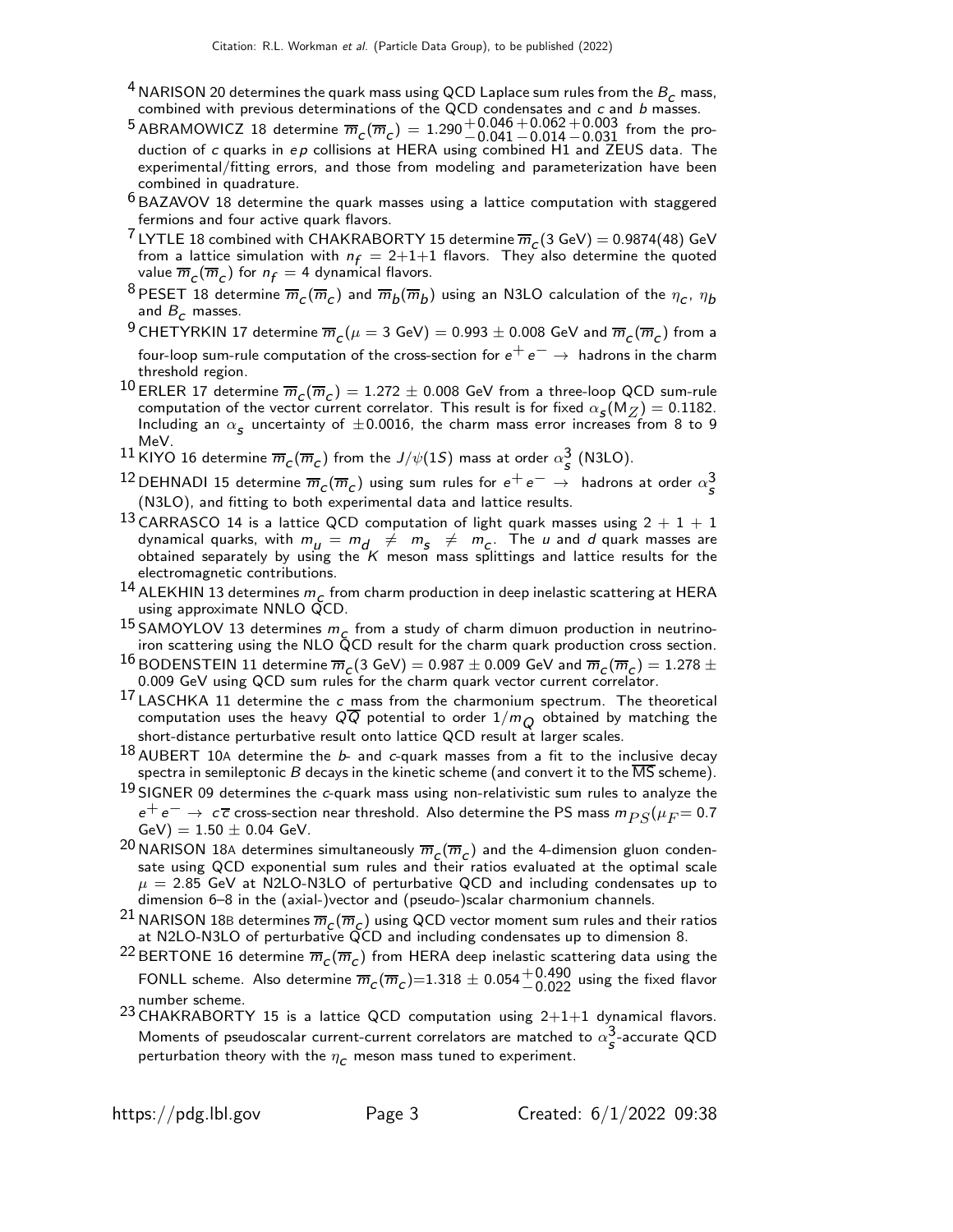- <sup>24</sup> ABRAMOWICZ 13C determines  $m_c$  from charm production in deep inelastic *ep* scattering, using the QCD prediction at NLO order. The uncertainties from model and parameterization assumptions, and the value of  $\alpha_{\bm{s}}$ , of  $\pm 0.03$ ,  $\pm 0.02$ , and  $\pm 0.02$  respectively, have been combined in quadrature.
- $^{25}$ DEHNADI 13 determines  $m_{\mu c}^{\phantom{\dag}}$  using QCD sum rules for the charmonium spectrum and charm continuum to order  $\alpha_s^3$  (N3LO). The statistical and systematic experimental errors of  $\pm$ 0.006 and  $\pm$ 0.009 have been combined in quadrature. The theoretical uncertainties  $\pm 0.019$  from truncation of the perturbation series,  $\pm 0.010$  from  $\alpha_{\bm{s}}$ , and  $\pm 0.002$  from the gluon condensate have been combined in quadrature.
- <sup>26</sup> NARISON 13 determines  $m_{c}$  using QCD spectral sum rules to order  $\alpha_s^2$  (NNLO) and including condensates up to dimension 6.
- <sup>27</sup> ALEKHIN 12 determines  $m_c$  from heavy quark production in deep inelastic scattering at HERA using approximate NNLO QCD.
- <sup>28</sup> NARISON 12A determines  $m_c$  using sum rules for the vector current correlator to order  $\alpha_{\bm{s}}^{\bm{3}},$  including the effect of gluon condensates up to dimension eight.
- <sup>29</sup> ALEKHIN 11 determines  $m_c$  from heavy quark production in deep inelastic scattering using fixed target and HERA data, and approximate NNLO QCD.
- 30 BLOSSIER 10 determines quark masses from a computation of the hadron spectrum using  $n_f = 2$  dynamical twisted-mass Wilson fermions.
- <sup>31</sup> BODENSTEIN 10 determines  $\overline{m}_c(3 \text{ GeV}) = 1.008 \pm 0.026$  GeV using finite energy sum rules for the vector current correlator. The authors have converted this to  $\overline{m}_c(\overline{m}_c)$  using  $\alpha_{\sf s}(M_Z^{})=0.1189\pm0.0020.$
- <sup>32</sup> MCNEILE 10 determines  $m_c$  by comparing the order  $\alpha_s^3$  perturbative results for the pseudo-scalar current to lattice simulations with  $n_f = 2+1$  sea-quarks by the HPQCD collaboration.

33 NARISON 10 determines  $m_c$  from ratios of moments of vector current correlators computed to order  $\alpha_{\mathcal{S}}^3$  and including the dimension-six gluon condensate.

- $^{34}$  CHETYRKIN 09 determine  $m_{_{\scriptstyle \cal C}}$  and  $m_{\scriptstyle \cal D}$  from the  $e^+ \, e^- \to \; Q \overline Q$  cross-section and sum rules, using an order  $\alpha_s^3$  computation of the heavy quark vacuum polarization. They also determine  $m_{\mathcal{C}}(3 \text{ GeV}) = 0.986 \pm 0.013 \text{GeV}.$
- <sup>35</sup> ALLISON 08 determine  $m_c$  by comparing four-loop perturbative results for the pseudoscalar current correlator to lattice simulations by the HPQCD collaboration. The result has been updated in MCNEILE 10.
- $^{36}$  KUHN 07 determine  $\overline{m}_C(\mu=3$  GeV)  $=$  0.986  $\pm$  0.013 GeV and  $\overline{m}_C(\overline{m}_C)$  from a four-loop sum-rule computation of the cross-section for  $e^+e^- \rightarrow$  hadrons in the charm threshold region.
- 37 BOUGHEZAL 06 result comes from the first moment of the hadronic production crosssection to order  $\alpha_{\scriptstyle{\mathcal{S}}}^{\scriptstyle{3}}.$
- $^{38}$ BUCHMUELLER 06 determine  $m_b$  and  $m_c$  by a global fit to inclusive  $B$  decay spectra.
- $^{39}$ HOANG 06 determines  $\overline{m}_C(\overline{m}_C)$  from a global fit to inclusive  $B$  decay data. The  $B$ decay distributions were computed to order  $\alpha_{\bm{s}}^2\beta_0$ , and the conversion between different  $m_{\mathcal{C}}$  mass schemes to order  $\alpha_{\mathcal{S}}^3$ .
- $^{40}$  AUBERT 04X obtain  $m_{\it c}^{\phantom{\dagger}}$  from a fit to the hadron mass and lepton energy distributions in semileptonic  $B$  decay. The paper quotes values in the kinetic scheme. The  $\overline{\text{MS}}$  value has been provided by the BABAR collaboration.
- $^{41}$ HOANG 04 determines  $\overline{m}_c(\overline{m}_c)$  from moments at order  $\alpha_s^2$  of the charm production cross-section in  $e^+e^-$  annihilation.
- 42 DEDIVITIIS 03 use a quenched lattice computation of heavy-heavy and heavy-light meson masses.
- 43 EIDEMULLER 03 determines  $m_b$  and  $m_c$  using QCD sum rules.
- $^{44}$  ERLER 03 determines m $_b$  and m $_c$  using QCD sum rules. Includes recent BES data.

https://pdg.lbl.gov Page 4 Created: 6/1/2022 09:38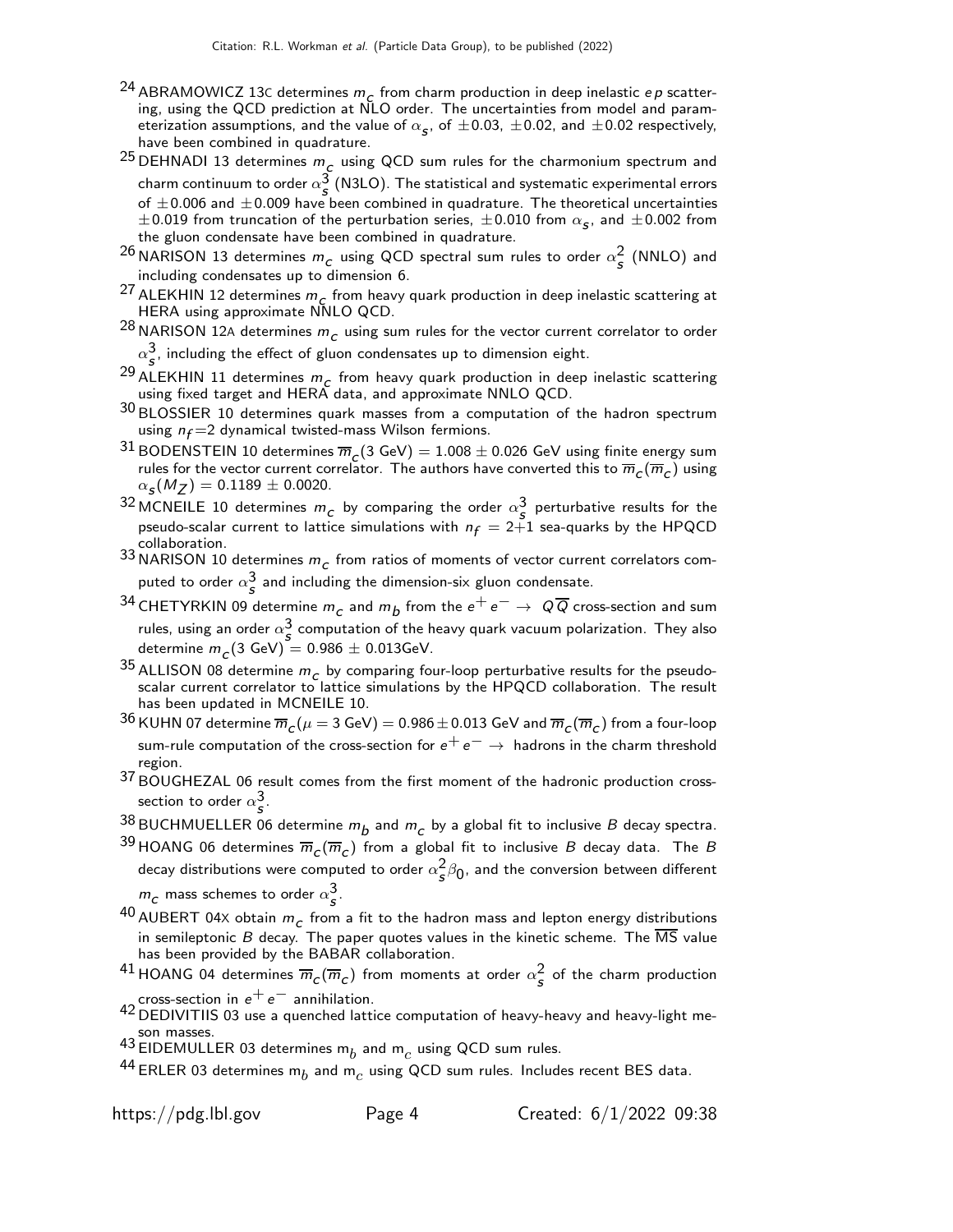$^{45}$  ZYABLYUK 03 determines m $_c$  by using QCD sum rules in the pseudoscalar channel and comparing with the  $\eta_c$  mass.

# $m_c/m_s$  MASS RATIO

The ratio is that of the  $\overline{\text{MS}}$  masses at a common scale, for four dynamical quark flavors.





- $<sup>1</sup>$  ALEXANDROU 21 determines the quark mass using a lattice calculation of the meson</sup> and baryon masses with a twisted mass fermion action. The simulations are carried out using 2 $+1+1$  dynamical quarks with  $m_{_{{I\!I}}} = m_{_{{I\!I}}} \neq m_{_{{S\!I}}} \neq m_{_{{C}},$  including gauge ensembles close to the physical pion point.
- $2$  BAZAVOV 18 determine the quark masses using a lattice computation with staggered fermions and four active quark flavors.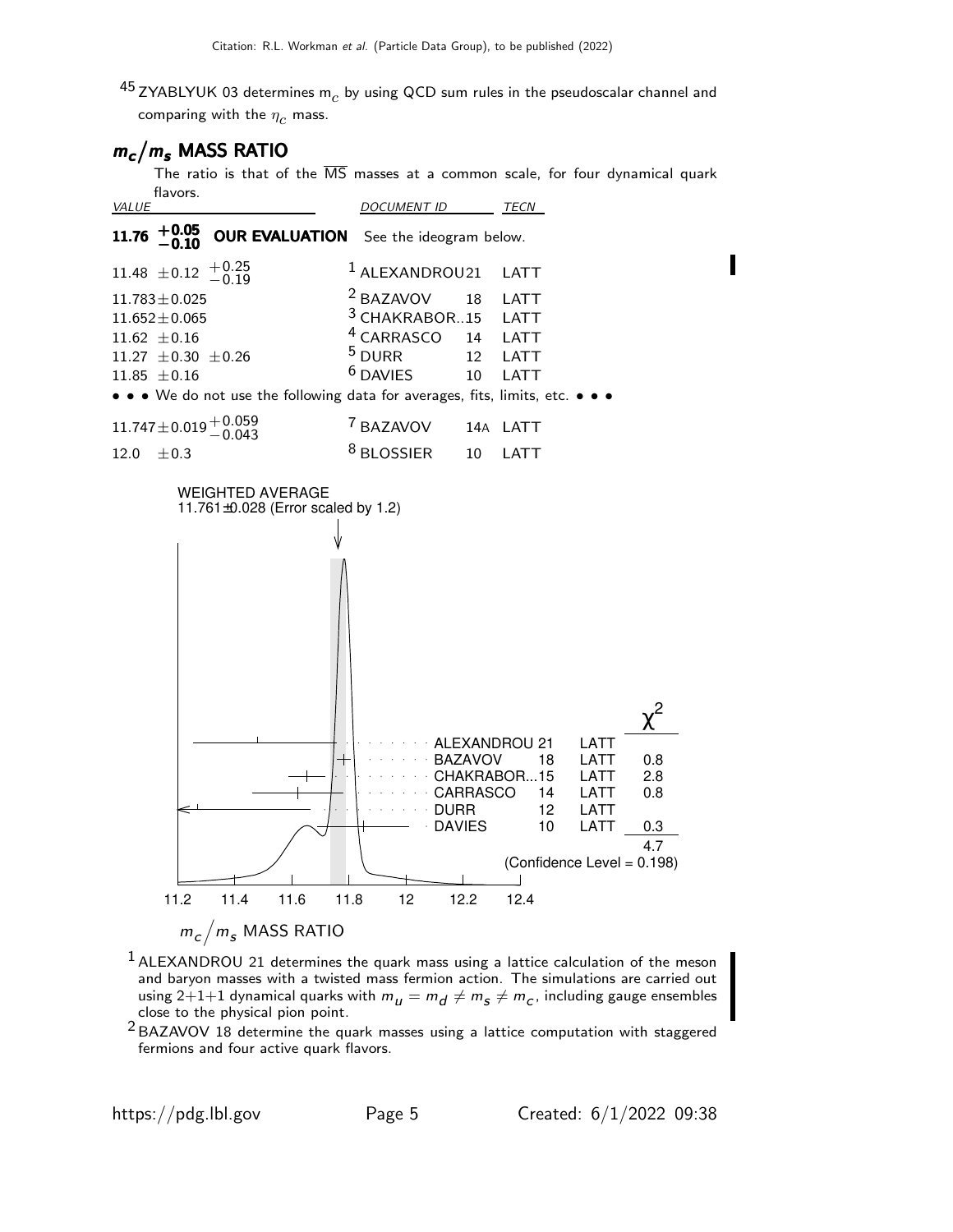- <sup>3</sup> CHAKRABORTY 15 is a lattice QCD computation on gluon field configurations with  $2+1+1$  dynamical flavors of HISQ quarks with  $u/d$  masses down to the physical value.  $m_c$  and  $m_S$  are tuned from pseudoscalar meson masses.
- $^4$  CARRASCO 14 is a lattice QCD computation of light quark masses using 2  $+$  1  $+$  1 dynamical quarks, with  $m_{\mu} = m_{d} \neq m_{s} \neq m_{c}$ . The  $\mu$  and  $d$  quark masses are obtained separately by using the  $K$  meson mass splittings and lattice results for the electromagnetic contributions.
- <sup>5</sup> DURR 12 determine  $m_c/m_s$  using a lattice computation with  $n_f = 2$  dynamical fermions. The result is combined with other determinations of  $m_c$  to obtain  $m_s(2 \text{ GeV}) = 97.0 \pm 0.000$  $2.6 \pm 2.5$  MeV.
- <sup>6</sup> DAVIES 10 determine  $m_c/m_s$  from meson masses calculated on gluon fields including  $u$ , d, and s sea quarks with lattice spacing down to 0.045 fm. The Highly Improved Staggered quark formalism is used for the valence quarks.

7 BAZAVOV 14<sup>A</sup> is a lattice computation using 4 dynamical flavors of HISQ fermions.

 $^8$ BLOSSIER 10 determine  $m_{_C}/m_{_S}$  from a computation of the hadron spectrum using  $n_{\!f}$ 

 $= 2$  dynamical twisted-mass Wilson fermions.

# $m_b/m_c$  MASS RATIO

The ratio is that of the  $\overline{\text{MS}}$  masses at a common scale, for four dynamical quark flavors.



 $1$  BAZAVOV 18 determine the quark masses using a lattice computation with staggered fermions and four active quark flavors for the  $u$ ,  $d$ ,  $s$ ,  $c$  quarks and five active flavors for the b quark.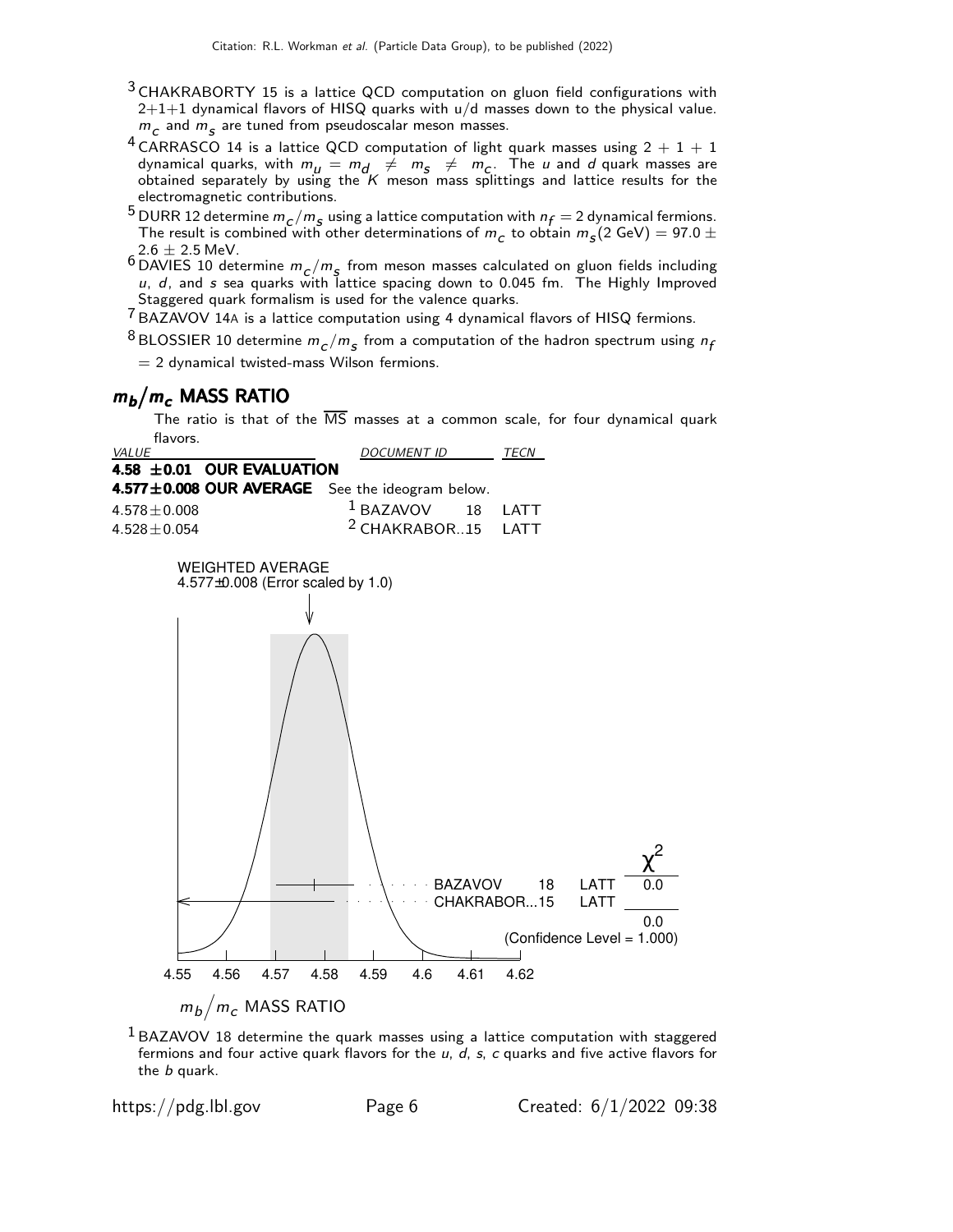$2$  CHAKRABORTY 15 is a lattice computation using 4 dynamical quark flavors.

| $m_b - m_c$ QUARK MASS DIFFERENCE                                                                                     |                                |    |             |  |  |  |
|-----------------------------------------------------------------------------------------------------------------------|--------------------------------|----|-------------|--|--|--|
| VALUE (GeV)                                                                                                           | DOCUMENT ID                    |    | TECN        |  |  |  |
| 3.45 ±0.05 OUR EVALUATION                                                                                             |                                |    |             |  |  |  |
| $\bullet \bullet \bullet$ We do not use the following data for averages, fits, limits, etc. $\bullet \bullet \bullet$ |                                |    |             |  |  |  |
| $3.472 \pm 0.032$                                                                                                     | $^1$ AUBERT                    |    | 10A BABR    |  |  |  |
| 3.42 $\pm$ 0.06                                                                                                       | <sup>2</sup> ABDALLAH 06B DLPH |    |             |  |  |  |
| 3.44 $\pm 0.03$                                                                                                       | <sup>3</sup> AUBERT            |    | 04X BABR    |  |  |  |
| 3.41 $\pm 0.01$                                                                                                       | $3$ BAUER                      | 04 | <b>THFO</b> |  |  |  |

 $^1$  AUBERT 10A determine the  $b$ - and c-quark masses from a fit to the inclusive decay spectra in semileptonic  $B$  decays in the kinetic scheme.

<sup>2</sup> ABDALLAH 06B determine  $m_b-m_c$  from moments of the hadron invariant mass and lepton energy spectra in semileptonic inclusive  $B$  decays.

3 Determine  $m_b - m_c$  from a global fit to inclusive B decay spectra.

### c-QUARK REFERENCES

| ALEXANDROU 21                |     | PR D104 074515       | C. Alexandrou et al.<br>(ETM Collab.)                     |  |
|------------------------------|-----|----------------------|-----------------------------------------------------------|--|
| <b>HEITGER</b>               | 21  | JHEP 2105 288        | (ALPHA Collab.)<br>J. Heitger, F. Joswig, S. Kuberski     |  |
| <b>HATTON</b>                | 20  | PR D102 054511       | D. Hatton et al.<br>(HPQCD Collab.)                       |  |
| NARISON                      | 20  | PL B802 135221       | S. Narison<br>(MONP)                                      |  |
| ABRAMOWICZ 18                |     | EPJ C78 473          | (H1 and ZEUS Collabs.)<br>H. Abramowicz et al.            |  |
| <b>BAZAVOV</b>               | 18  | PR D98 054517        | (Fermilab Lattice, MILC, TUMQCD)<br>A. Bazavov et al.     |  |
| LYTLE                        | 18  | PR D98 014513        | (HPQCD Collab.)<br>A.T. Lytle <i>et al.</i>               |  |
| <b>NARISON</b>               | 18A | IJMP A33 1850045     | S. Narison<br>(MONP)                                      |  |
| <b>NARISON</b>               | 18B | PL B784 261          | (MONP)<br>S. Narison                                      |  |
| <b>PESET</b>                 | 18  | JHEP 1809 167        | (BARC, TUM)<br>C. Peset, A. Pineda, J. Segovia            |  |
| <b>CHETYRKIN</b>             | 17  | PR D96 116007        | K.G. Chetyrkin et al.                                     |  |
| <b>ERLER</b>                 | 17  | EPJ C77 99           | J. Erler, P. Masjuan, H. Spiesberger                      |  |
| <b>BERTONE</b>               | 16  | JHEP 1608 050        | V. Bertone <i>et al.</i><br>(xFitter Developers)          |  |
| KIYO                         | 16  | PL B752 122          | Y. Kiyo, G. Mishima, Y. Sumino                            |  |
| CHAKRABOR15                  |     | PR D91 054508        | B. Chakraborty et al.<br>(HPQCD Collab.)                  |  |
| DEHNADI                      | 15  | JHEP 1508 155        | B. Dehnadi, A.H. Hoang, V. Mateu                          |  |
| <b>BAZAVOV</b>               | 14A | PR D90 074509        | (Fermi-LAT and MILC Collabs.)<br>A. Bazavov et <i>al.</i> |  |
| CARRASCO                     | 14  | NP B887 19           | N. Carrasco et al.<br>(European Twisted Mass Collab.)     |  |
| ABRAMOWICZ 13C               |     | EPJ C73 2311         | H. Abramovicz et al.<br>(H1 and Zeus Collabs.)            |  |
| ALEKHIN                      | 13  | PL B720 172          | S. Alekhin et al.<br>$(SERP, DESYZ, WUPP+)$               |  |
| <b>DEHNADI</b>               | 13  | JHEP 1309 103        | B. Dehnadi et al.<br>$(SHRZ, VIEN, MPIM+)$                |  |
| <b>NARISON</b>               | 13  | PL B718 1321         | S. Narison<br>(MONP)                                      |  |
| SAMOYLOV                     | 13  | NP B876 339          | O. Samoylov et al.<br>(NOMAD Collab.)                     |  |
| ALEKHIN                      | 12  | PL B718 550          | S. Alekhin et al.<br>(SERP, WUPP, $DESY+$ )               |  |
| <b>DURR</b>                  | 12  | PRL 108 122003       | S. Durr, G. Koutsou<br>(WUPP, JULI, CYPR)                 |  |
| <b>NARISON</b>               | 12A | PL B706 412          | S. Narison<br>(MONP)                                      |  |
| ALEKHIN                      | 11  | PL B699 345          | S. Alekhin, S. Moch<br>(DESY, SERP)                       |  |
| <b>BODENSTEIN</b>            | 11  | PR D83 074014        | S. Bodenstein et al.                                      |  |
| LASCHKA                      | 11  | PR D83 094002        | A. Laschka, N. Kaiser, W. Weise                           |  |
| <b>AUBERT</b>                | 10A | PR D81 032003        | B. Aubert et al.<br>(BABAR Collab.)                       |  |
| <b>BLOSSIER</b>              | 10  | PR D82 114513        | B. Blossier et al.<br>(ETM Collab.)                       |  |
| <b>BODENSTEIN</b>            | 10  | PR D82 114013        | S. Bodenstein et al.                                      |  |
| <b>DAVIES</b>                | 10  | PRL 104 132003       | C.T.H. Davies et al.<br>(HPQCD Collab.)                   |  |
| <b>MCNEILE</b>               | 10  | PR D82 034512        | C. McNeile et al.<br>(HPQCD Collab.)                      |  |
| <b>NARISON</b>               | 10  | PL B693 559          | S. Narison<br>(MONP)                                      |  |
| Also                         |     | PL B705 544 (errat.) | (MONP)<br>S. Narison                                      |  |
| CHETYRKIN                    | 09  | PR D80 074010        | K.G. Chetyrkin et al.<br>(KARL, BNL)                      |  |
| SIGNER                       | 09  | PL B672 333          | A. Signer<br>(DURH)                                       |  |
| ALLISON                      | 08  | PR D78 054513        | (HPQCD Collab.)<br>I. Allison et al.                      |  |
| <b>KUHN</b>                  | 07  | NP B778 192          |                                                           |  |
|                              | 06B | EPJ C45 35           | J.H. Kuhn, M. Steinhauser, C. Sturm                       |  |
| ABDALLAH<br><b>BOUGHEZAL</b> | 06  | PR D74 074006        | J. Abdallah et al.<br>(DELPHI Collab.)                    |  |
|                              | 06  |                      | R. Boughezal, M. Czakon, T. Schutzmeier                   |  |
| BUCHMUEL                     |     | PR D73 073008        | O.L. Buchmueller, H.U. Flacher<br>(RHBL)                  |  |
| <b>HOANG</b>                 | 06  | PL B633 526          | A.H. Hoang, A.V. Manohar                                  |  |